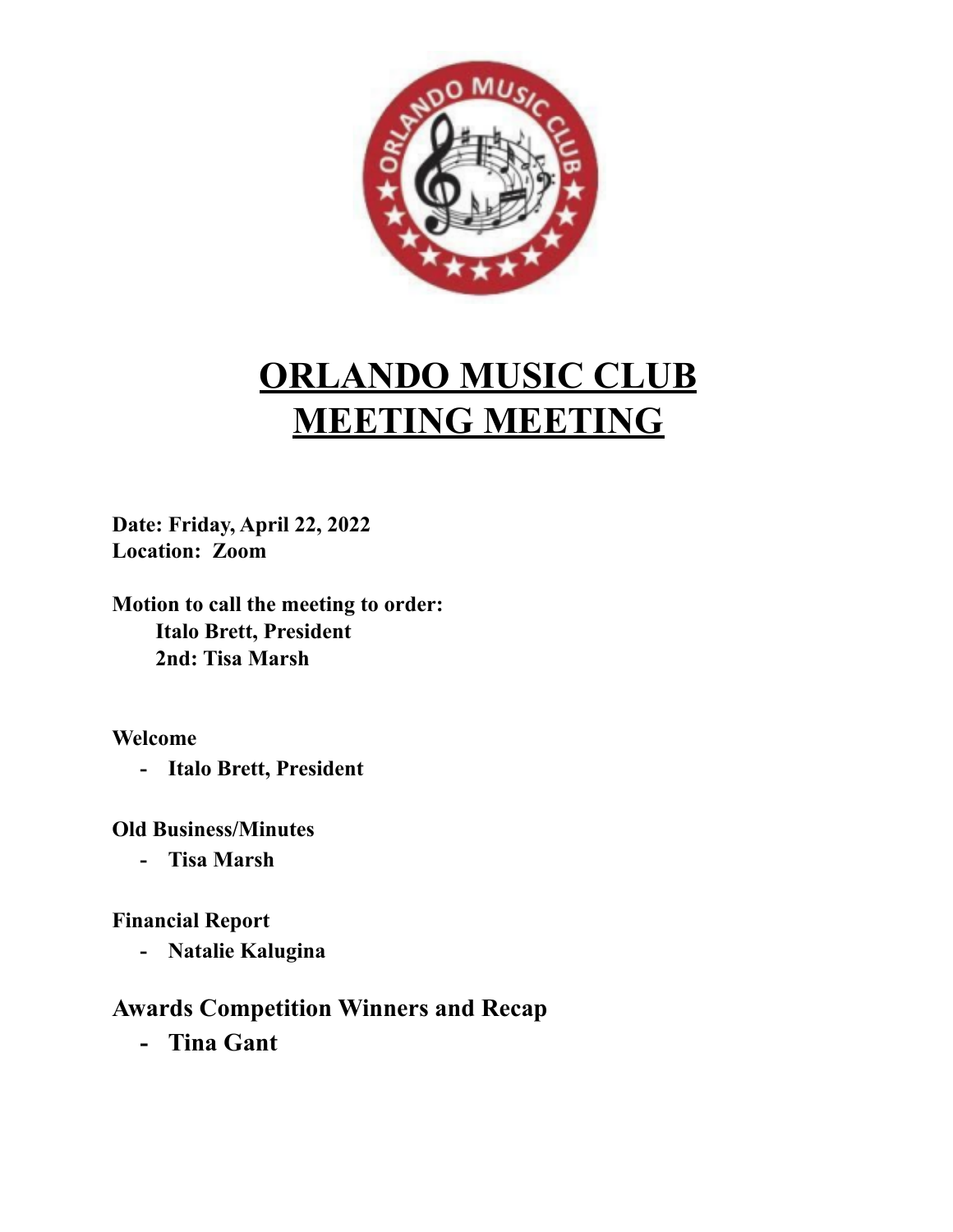## **New Business:**

**Nominations for new Officers/Board Members/Audit Committee: (Several emails were sent asking any member interested in serving to contact a current Board Member before the April meeting)**

**Elaine Knight: Secretary or Audit Committee Tina Gant: Vice President or Secretary Brad Gant: President or Treasurer Italo Brett: President Balina Smith: Vice President or Secretary**

**Motion/Vote to Amend By-laws regarding number of terms an officer is permitted to serve**

**- Motion was made to vote on an amendment to our bylaws at May meeting. Purpose for amendment: Officer may serve 2 or 3 terms, rather than only one term. Motion made by Tisa; 2nd, Italo**

**May Meeting (Voting) Friday, May 20, Panera Bread Company (meeting room) 696 E. Altamonte Drive Altamonte Springs, FL 32701 407-332-7600**

**Open the floor for discussion about best meeting time for members. 12:00 Fridays worked best for May meeting.**

**Motion to Close meeting Tina Gant 2nd: Balina Smith**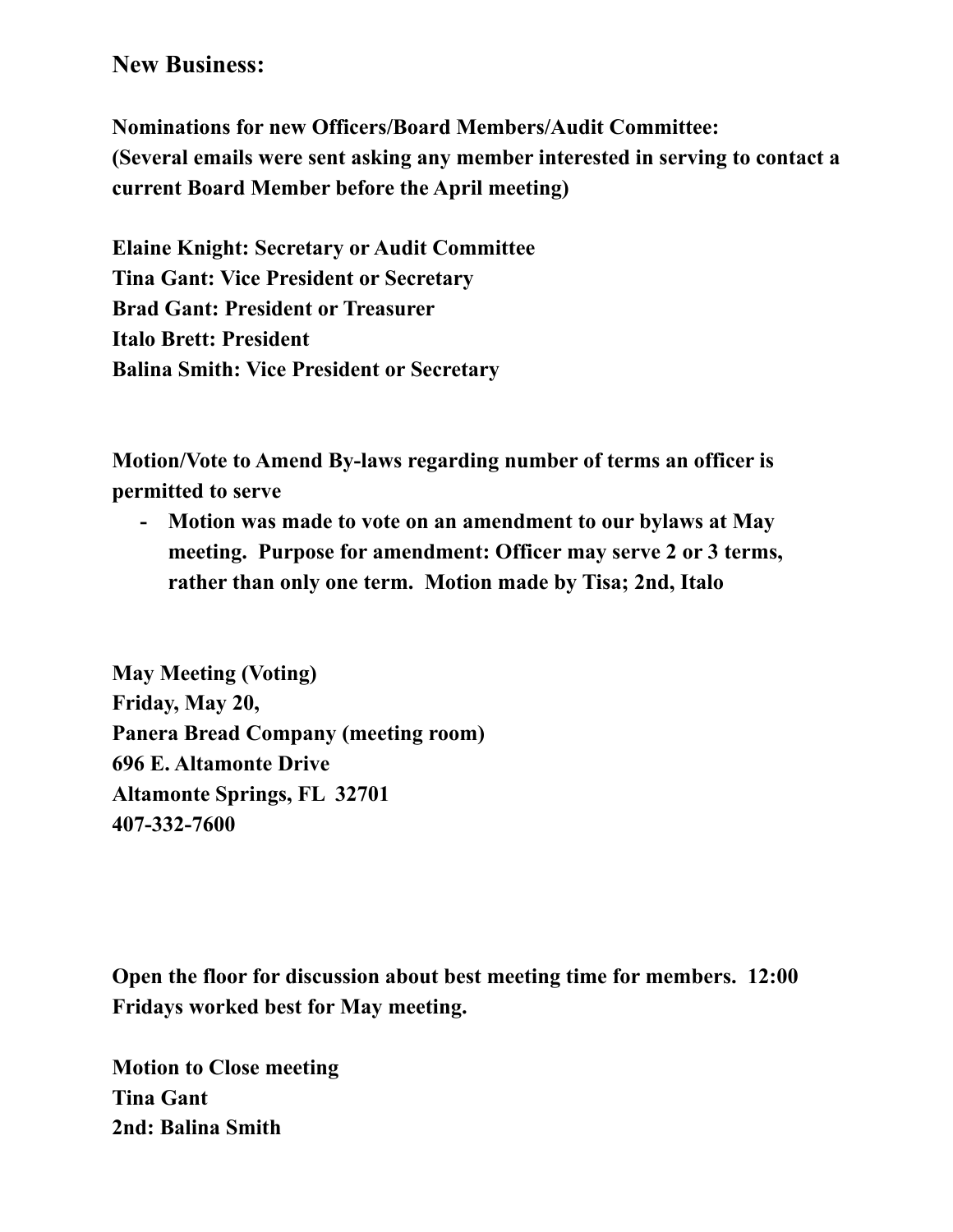**Attendees: Italo Brett Tina Gant Natalie Kalugina Tisa Marsh Elizabeth Fullington Balina Smith Lina Marie Pooler Reiko Panton**



## **ORLANDO MUSIC CLUB TREASURER REPORT - Natalie Kalugina**

**\_\_\_\_\_\_\_\_\_\_\_\_\_\_\_\_\_\_\_\_\_\_\_\_\_\_\_\_\_\_\_\_\_\_\_\_\_\_\_\_\_\_\_\_\_\_\_\_\_\_\_\_\_\_\_\_\_\_\_\_\_\_\_\_\_\_\_\_\_\_\_\_\_\_\_\_\_\_**